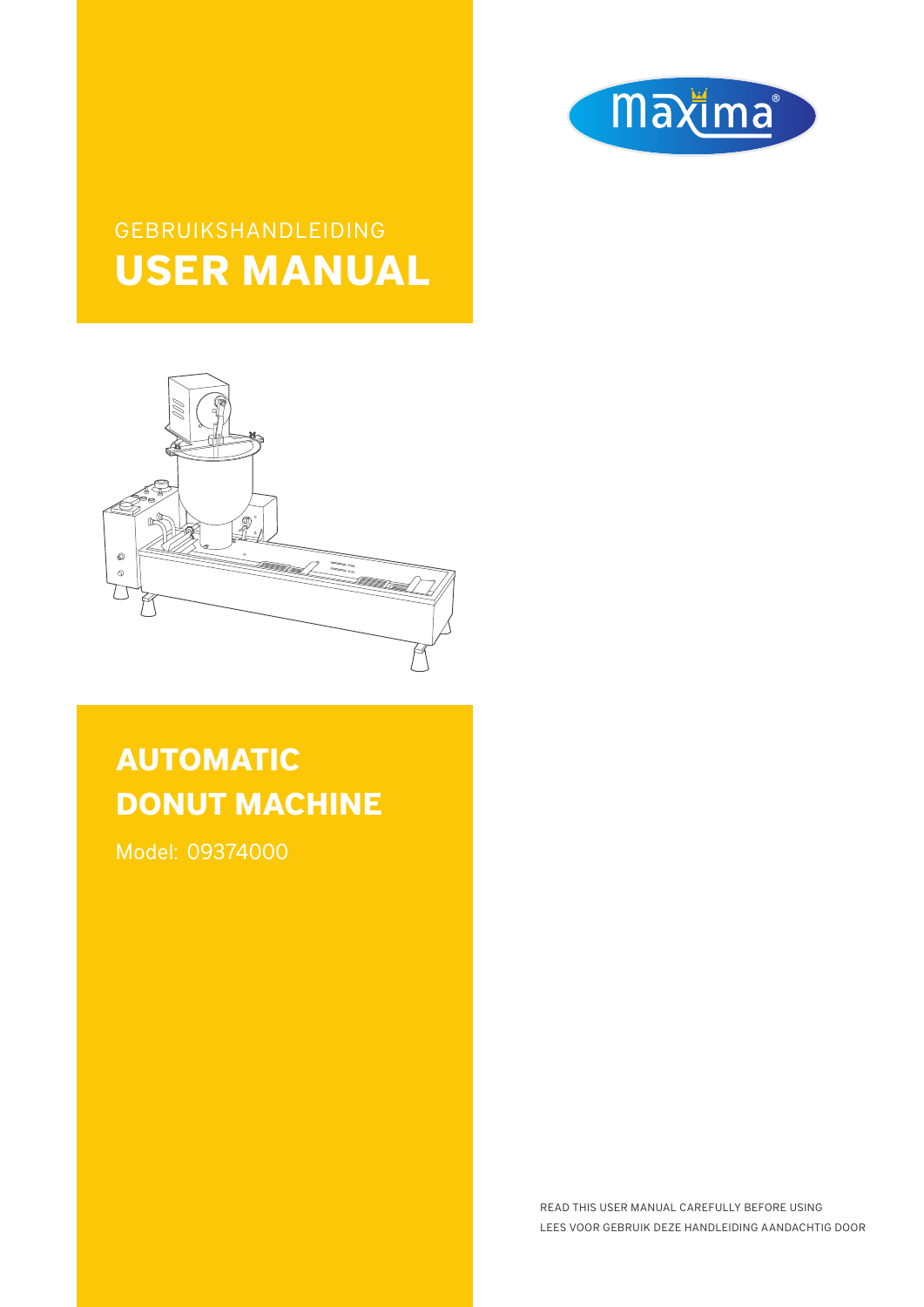

# **TABLE OF CONTENTS**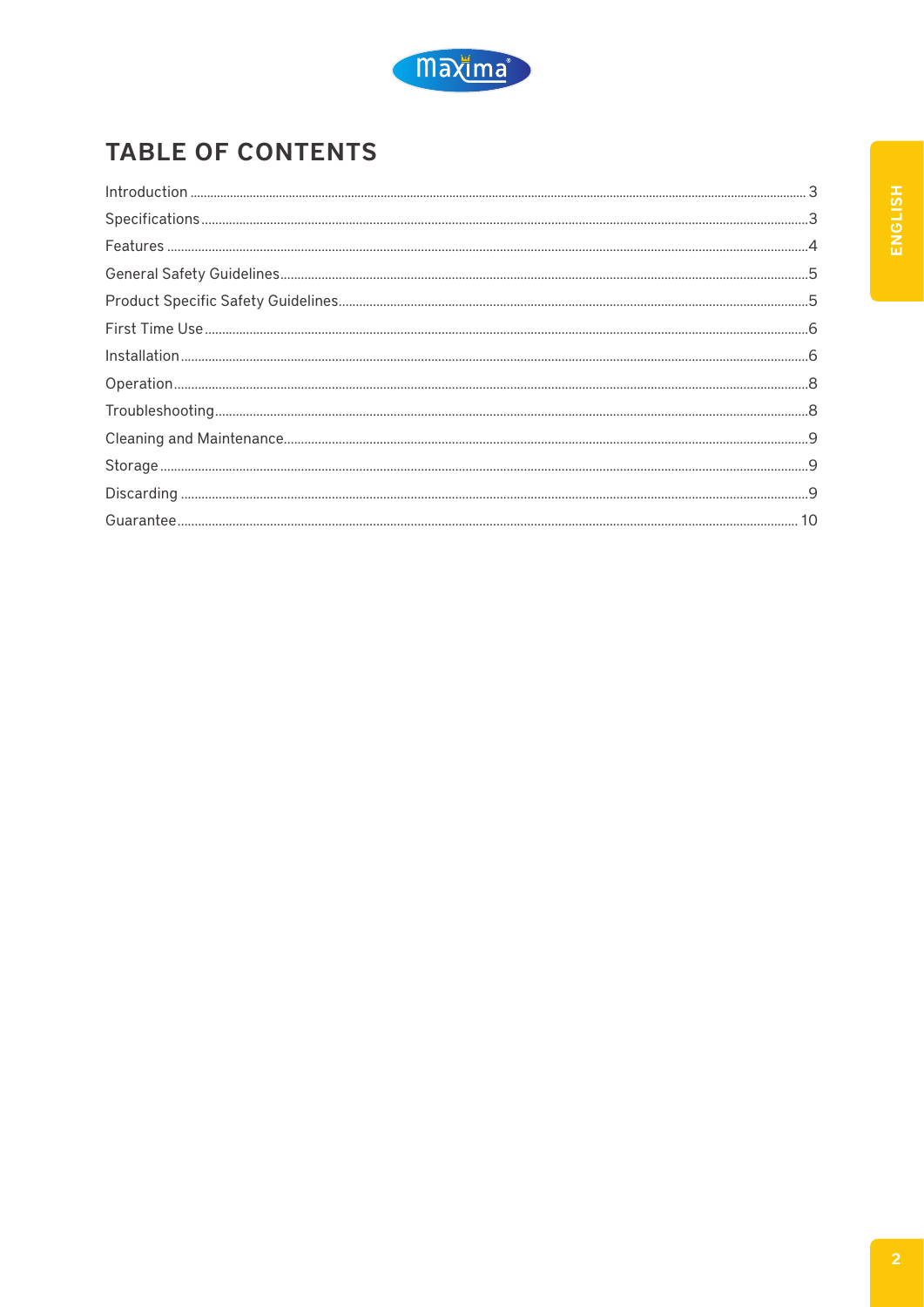

# INTRODUCTION

Thank you for purchasing this Maxima product. To ensure optimal and safe use, please read these instructions completely before attempting to install or use this product

All Maxima products are manufactured with great care and are CE certified. As a result, our products meet the legal requirements within the European Union with regard to safety, health and the environment. In addition, our products are tested and inspected prior to shipment to ensure product quality and safety.

At Maxima we are very proud of our products and are completely committed to providing you with the best products and service possible. Your satisfaction is our number one priority.

We trust you will enjoy using this product and Thank You for choosing Maxima Kitchen Equipment as your supplier. We hope you will consider Maxima for your future purchases.

### SPECIFICATIONS

#### Product: MAXIMA AUTOMATIC DONUT MACHINE

| Model    | <b>Dimensions</b>      | Weight | <b>Power</b> | <b>Electrical</b>      |
|----------|------------------------|--------|--------------|------------------------|
|          | (mm)                   | (kg)   | (kW)         | Input                  |
| 09374000 | H650 x W1100<br>x D400 | 35.0   | 3.0          | 230V / 50Hz<br>1 Phase |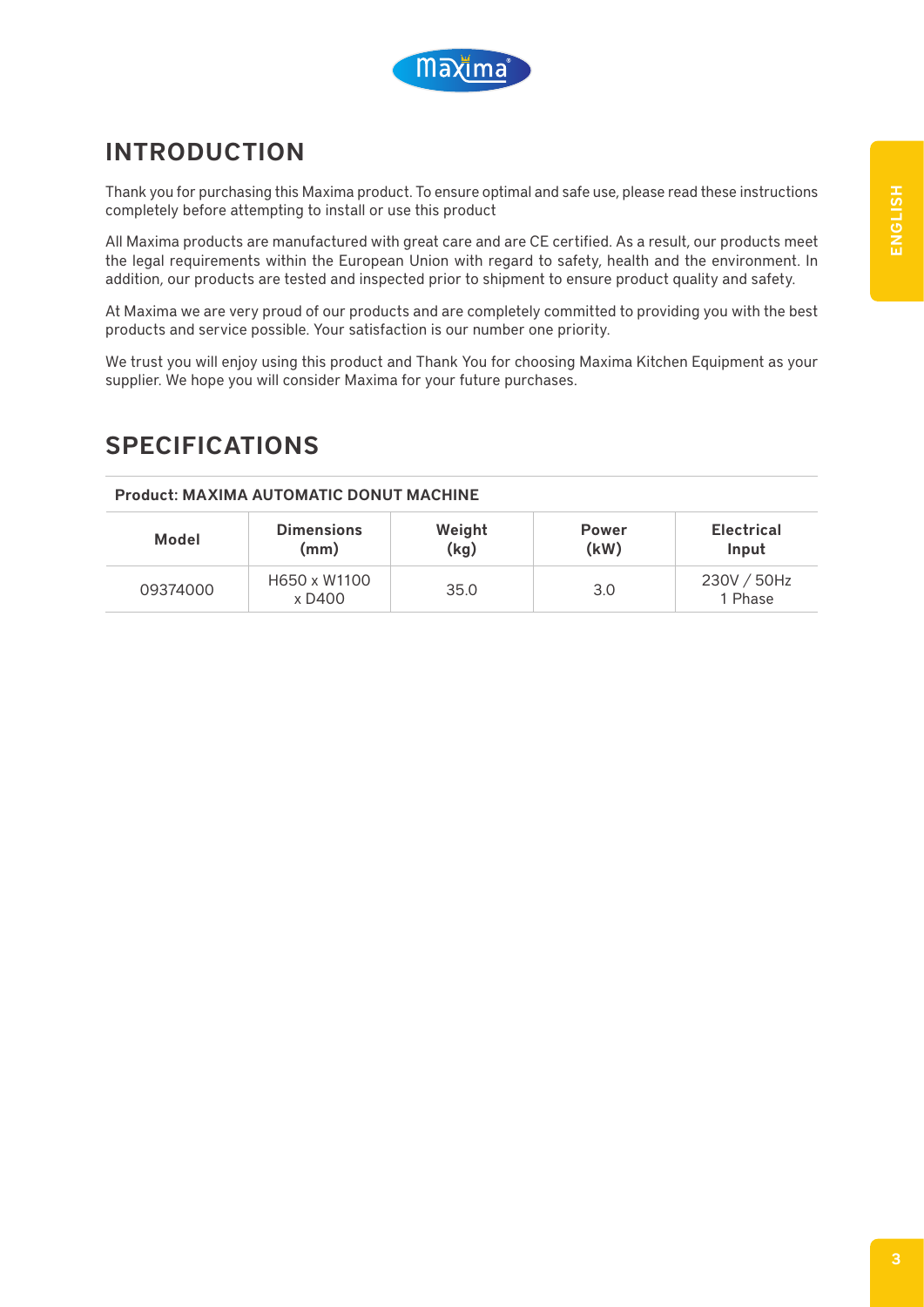



#### FEATURES



B Drop switch Use to activate dough dispenser.

C Power switch Use to activate appliance.

D Power Indicator Light Active when appliance has power. E Heating Indicator Light Active when heating is in process.

F Drop Indicator Light Active when drop mode is on.

**G** Production Counter Displays the number of units produced.

H Timer Turn to set timer.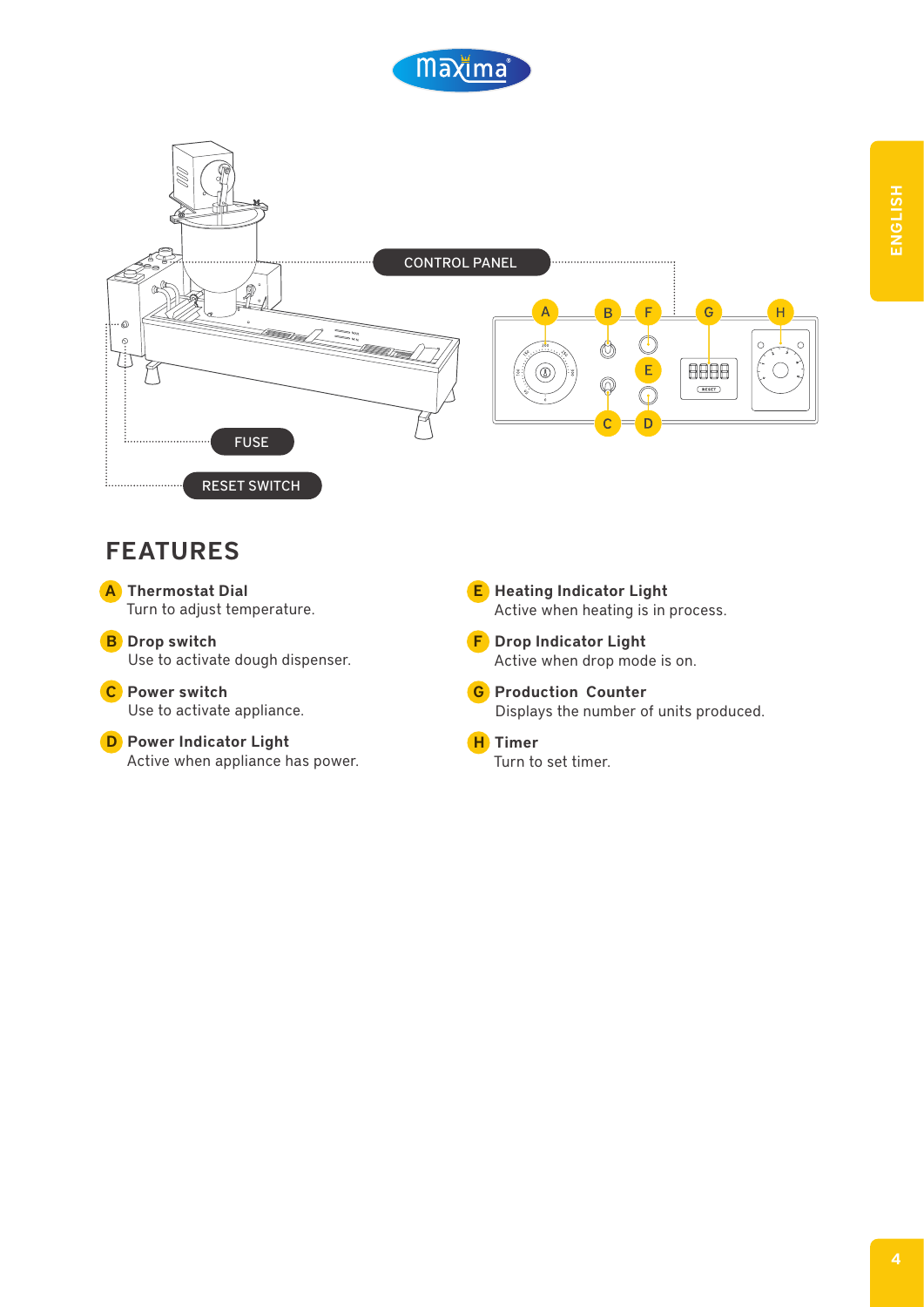

# GENERAL SAFETY GUIDELINES

This machine may only be used for the purpose for which it was designed and intended. The manufacturer and supplier are not liable for any damage caused by incorrect operation and improper use.

- **This is a commercial product and must only be used by a trained professional who has read and** fully understands this manual. It must not be used (without supervision) by children or persons with reduced physical, sensory or mental capabilities.
- This device is intended for indoor use only.

 $\bigwedge$  Keep the machine and electrical plug away from water and other liquids. If either is exposed to a liquid, immediately disconnect the power supply and have the machine checked by a certified technician. Not following these instructions may cause electric shock, or even death.

- Do not use the machine after it has fallen or is damaged in any other way. Have it checked and repaired by a certified technician.
- Do not move the appliance while operational and never try to move or carry the machine by the power cord.
- Do not place or move the machine on its side, upside-down or tilted.

 $\Lambda$  Do not open the casing or try to repair the appliance yourself (unless instructed). This may void warranty or cause damage and hazardous situations.

- Do not insert any objects in the casing or openings of the machine.
- Do not use any extra devices or accessories that are not supplied along with the machine.
- Never put your hands or other body parts near the moving parts of the machine while operational.
- Always keep an eye on the machine when in use.
- Keep all packaging away from children and dispose of packaging in accordance with local, state and national regulations.
- **Avoid overloading the machine.**
- The electrical installation must satisfy the applicable local, state and national regulations.
- Switch off the machine before pulling the power plug out of the socket.
- Always disconnect the power supply when the machine is not in use. To pull the plug out of the socket, always pull on the plug and not on the cable.
- Do not touch the power plug with wet or damp hands.
- Keep the power cable away from operating range and do not cover the cable. Also make sure the power cable does not come in contact with sharp or hot objects and keep away from open fire.

 $\bigwedge$  As long as the power plug is in the electrical socket the machine is connected to the electric grid.

#### PRODUCT SPECIFIC SAFETY GUIDELINES

This machine may only be used for its intended purpose: making donuts.

 $\bigwedge$  Handle with care, the appliance will become hot during operation. Keep away from flammable materials, liquids and gases.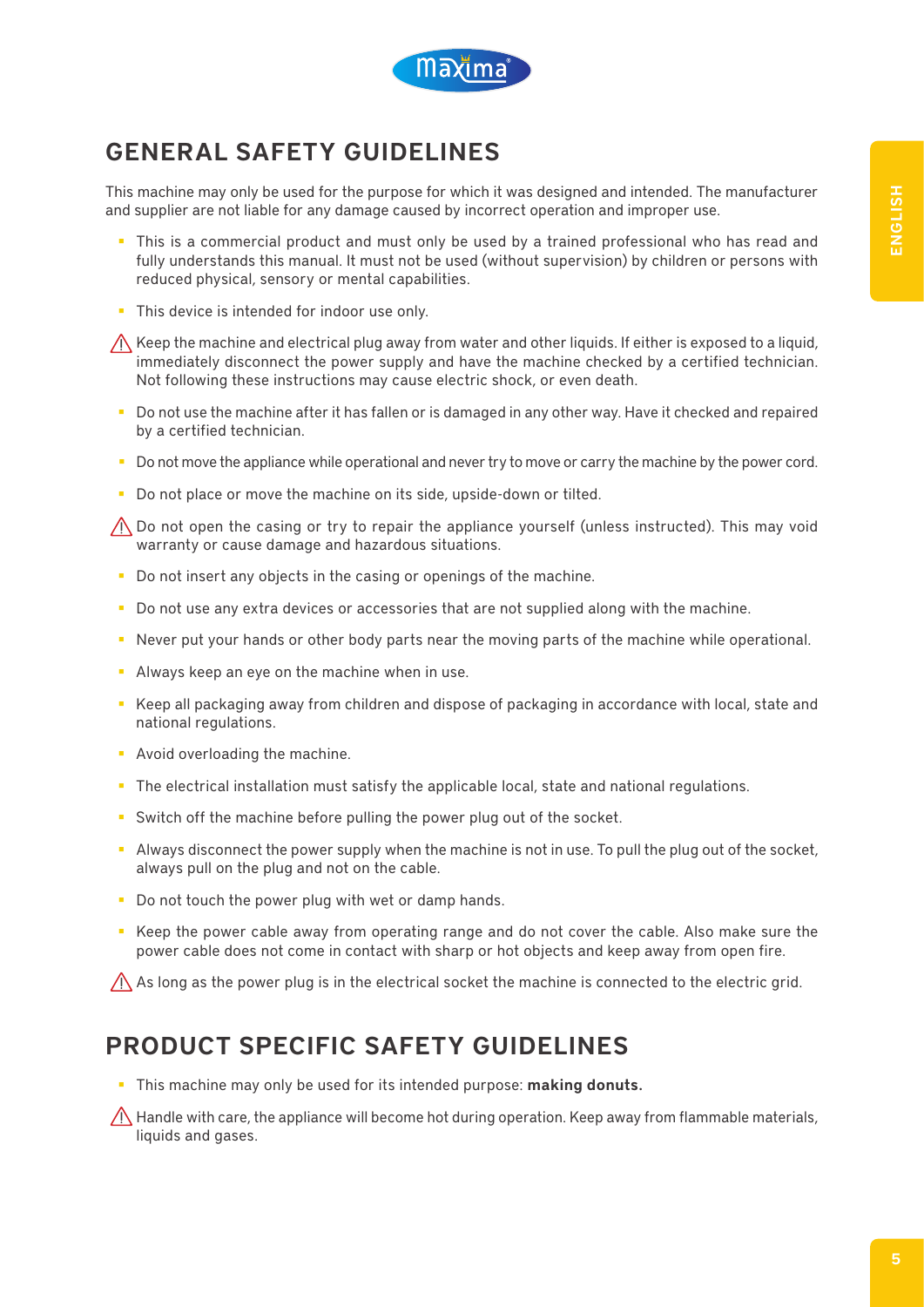

# FIRST TIME USE

- Unpack and inspect your machine immediately after receipt. If there are any latent defects or damage to the machine then immediately contact your supplier. Save all packaging materials in case the machine needs to be returned or inspected by the freight carrier.
- **Remove any protective film from all surfaces (if applicable).**
- **Read this instruction manual completely before attempting to install and operate this product. When** in doubt, contact your supplier.
- If your machine is supplied with a factory fitted molded plug then you may plug the unit into a standard electrical outlet. Make sure that the voltage of the machine and the wall outlet are compatible. If your machine is not supplied with a factory fitted molded plug then a qualified electrical engineer must be contracted to wire the unit to the power supply.
- Before using the appliance for the first time, it is recommended to properly clean the appliance (see chapter "Cleaning and Maintenance").

# INSTALLATION

- **1** The machine must be positioned on a flat and stable surface.
- **2** Choose a surface where the machine is not exposed to direct sunlight, or close to a direct source of heat such as a cooker, oven or radiator.
- **3** When positioning the appliance, maintain a distance of 10cm (4 inches) between the appliance and walls or other objects for ventilation and ease of use.
- **4** Position the machine in such a way that the plug is accessible at all times.
- **5** Place the support rod in the designated bracket and secure it with the two bolts.
- **6** Mount the transmission box on top of the rod and secure the bolts.
- **7** Depending on the desired size, place one of the molds in the exit of the dough dispenser and fix in place using the bolts. Next, also attached the corresponding plunger head to the plunger.
- **8** Attach the dough dispenser to the support arm and tighten the wing nuts. Make sure it is properly centered.
- **9** Mount the plunger in the designated guide bracket (in the middle of the support arm). Move the plunger up and down to make sure it opens and closes the exit hole properly and smoothly.
- **10** Attach the crankshaft to the plunger.
- **11** Connect all the necessary wires and cables.
- **12** Plug the power plug into a grounded and compatible socket.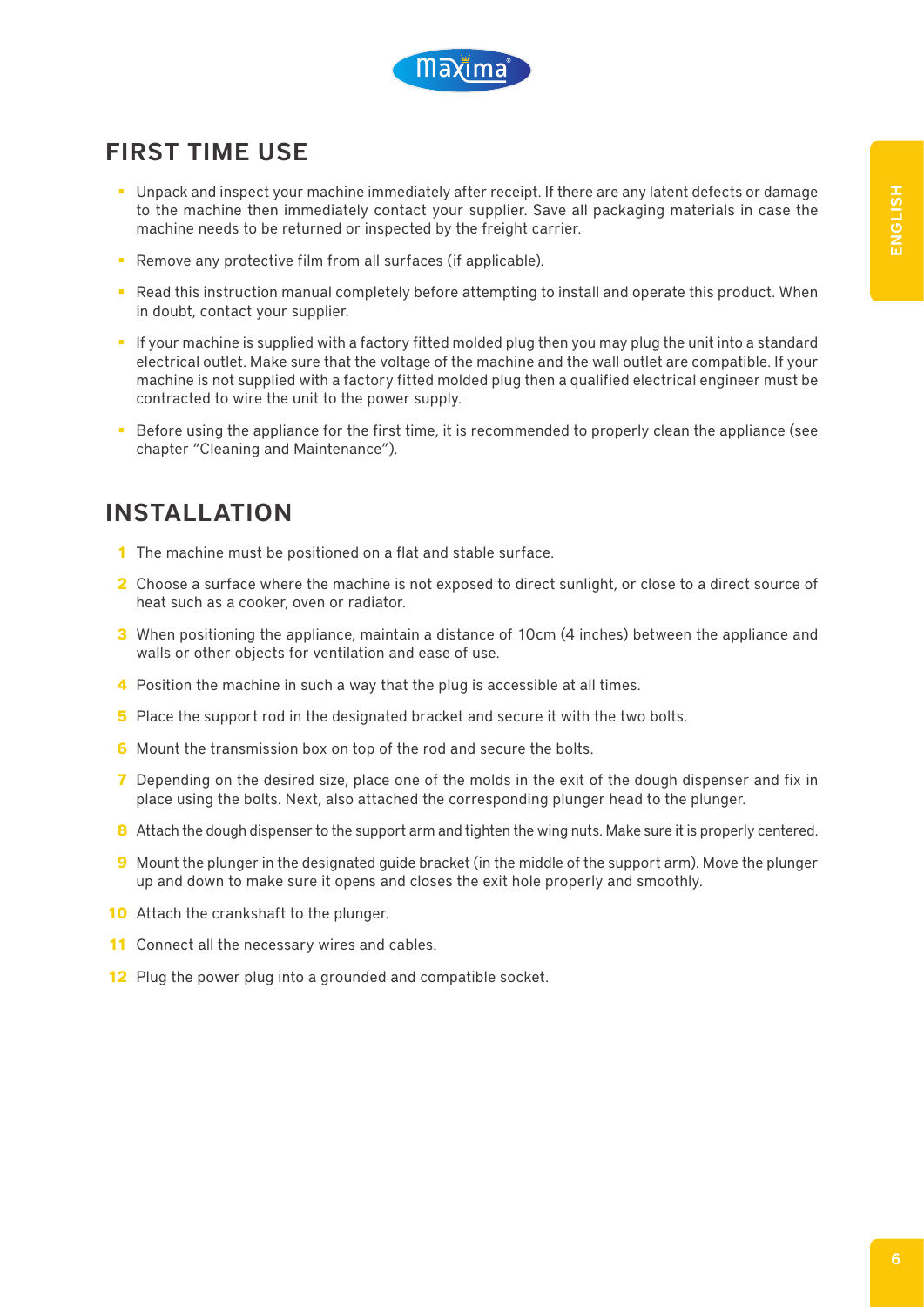

















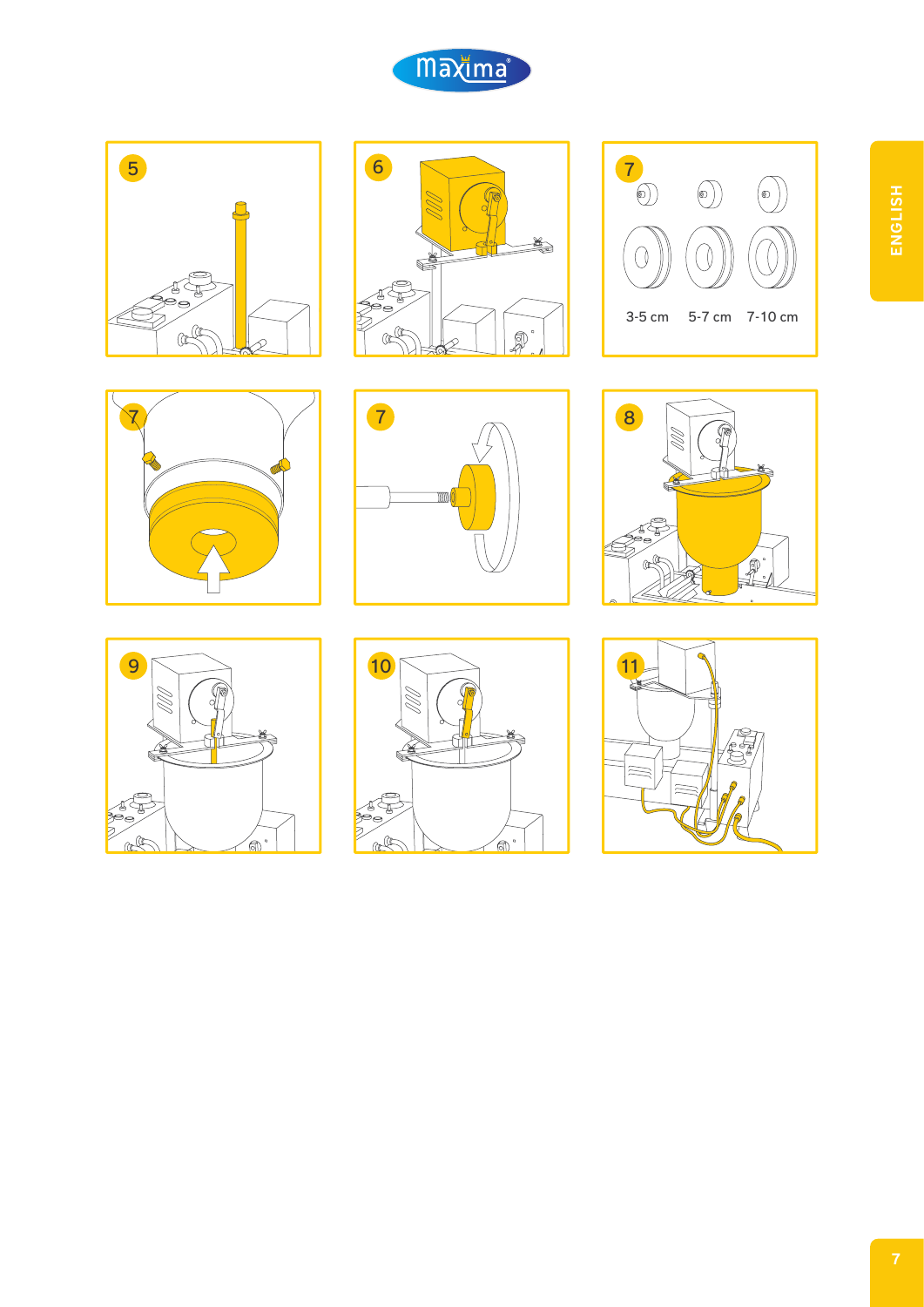

### **OPERATION**

- **1** Check if all parts are assembled correctly.
- **2** Fill the oil reservoir with adequate frying oil. Always keep the oil level between MIN/MAX.
- **3** Active the appliance using the Power switch.
- **4** Set desired temperature using the thermostat dial (heating indicator activated). Then wait until the set temperature has been reached (heating indicator deactivated).
- **5** Add batter to the batter dispenser.
- **6** Set desired cooking time.
- **7** Reset production counter (if desired).
- **8** Place a container at the end of the appliance the collect the finished donuts when ejected.
- **9** Activate drop function using the Drop Donut switch.
- **10** When finished, turn the thermostat dial back to 0 and deactivate all functions.
- **11** Clean the appliance after use (see chapter "Cleaning and Maintenance").
- **12** If the appliance will not be used for a longer period, always switch off and disconnect the power supply.

#### TROUBLESHOOTING

The following overview will help you understand possible problems. However, only qualified technicians should attempt to open or repair the machine. Contact your supplier when in doubt.

| <b>Problem</b>                     | <b>Possible Cause</b>                                                                                       | <b>Possible Solution</b>                                                                                      |
|------------------------------------|-------------------------------------------------------------------------------------------------------------|---------------------------------------------------------------------------------------------------------------|
| The appliance does not work.       | The appliance is switched off.<br>The power supply is interrupted.<br>The voltage is not correct.           | Activate the appliance.<br>▶<br>Check / connect the power supply.<br>▶<br>Use a compatible power source.<br>▶ |
| The appliance does not<br>get warm | Low temperature settings.<br>Thermostat defective.<br>Heating element defective.                            | Adjust temperature setting.<br>▶<br>Replace part.<br>▶<br>Replace part.<br>▶                                  |
| Temperature cannot<br>be adjusted. | Thermostat defective.                                                                                       | Replace part.<br>▶                                                                                            |
| The donuts are not as desired.     | The batter is too thick/runny.<br>The plunger is not properly<br>centered.<br>The frying time is set wrong. | Change thickness of batter.<br>▶<br>Reposition the plunger/dispenser.<br>▶<br>Change frying time.             |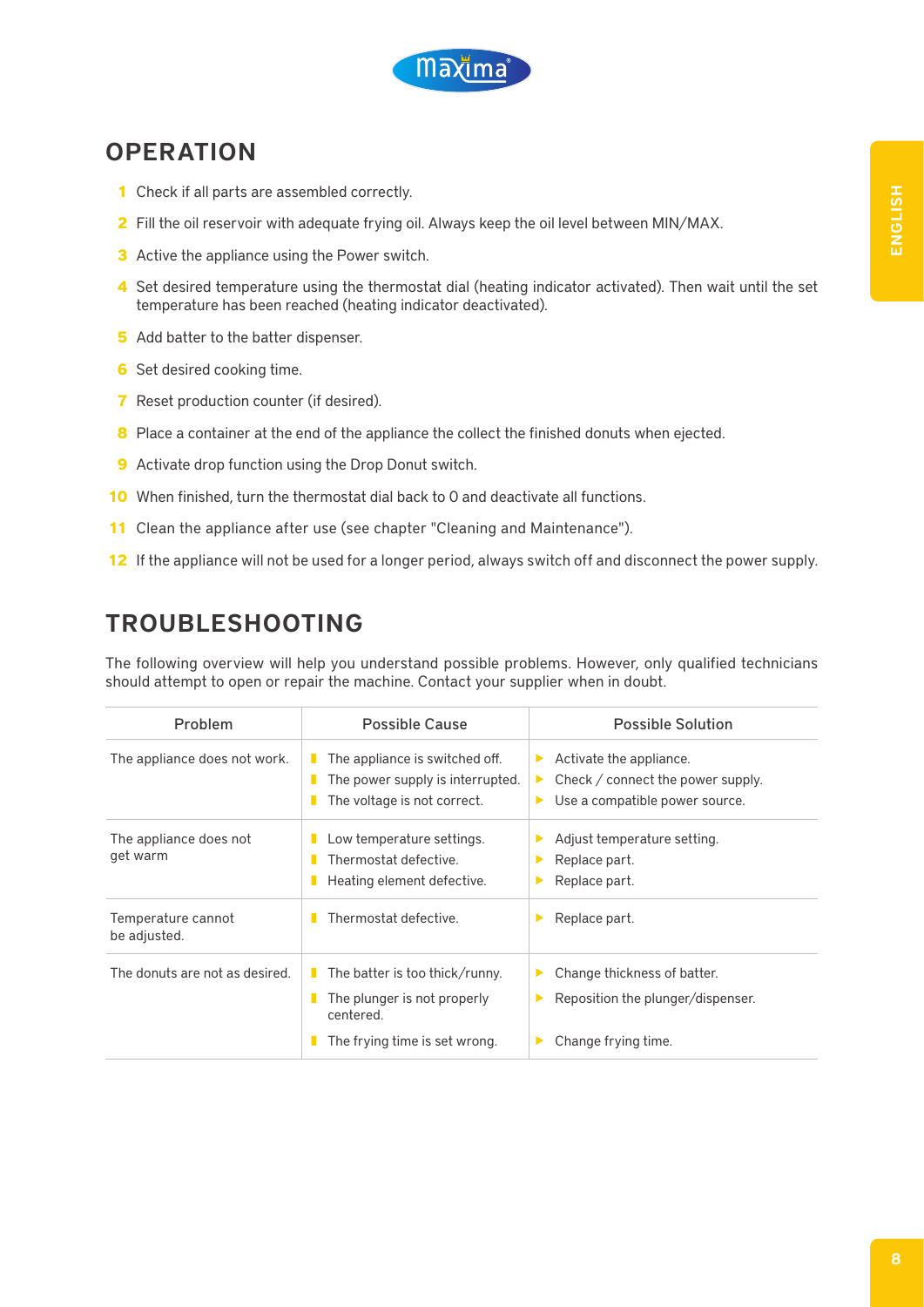

# CLEANING AND MAINTENANCE

- **Maintenance and repairs should only be done by a certified technician.**
- Regularly check and clean the appliance, its parts and accessories.
- **Regularly check the power plug and power cable for damage. If either is damaged do not use the** appliance. Instead, have it repaired by a certified electrical engineer.
- Always switch off and disconnect the power supply before cleaning or maintenance.
- **EXECT** Let the appliance cool down before cleaning or maintenance.

 $\hat{\Lambda}$  Never use aggressive cleaning agents or abrasives. Do not use solvents or petrol based cleaning agents. Some cleaning agents may leave harmful residues or cause damage to the machine. Use a mild and food-safe cleaning product instead.

 $\bigwedge$  Do not use any scourer and sharp or pointed objects during cleaning, this may cause damage to the machine.

 $\sqrt{N}$  Never hose down the machine or immerse it in water or any other liquid, instead wipe the exterior with a damp cloth. Do not use a steamer to clean the appliance.

 $\bigwedge$  Never let the power cable or power plug get wet or damp.

- Drain the dirty frying oil using the tap and remove major residues using a brush.
- **Remove the plunger and batter dispenser for easy cleaning.**
- Clean parts and accessories using a soft brush or cloth and warm water with a mild (food-safe) detergent. Do not clean the parts or accessories in a dishwasher unless this is specifically mentioned to be possible. Rinse under tap to remove soap residue. Wipe down the exterior with a damp cloth. Always dry the appliance, parts and accessories after cleaning using a soft cloth.

# **STORAGE**

- Make sure the appliance is cleaned properly before storage.
- Coil up the power cable and put it away.
- Store in a cool and dry place.

# DISCARDING

When discarding the appliance, do so in compliance with local, state and national regulations.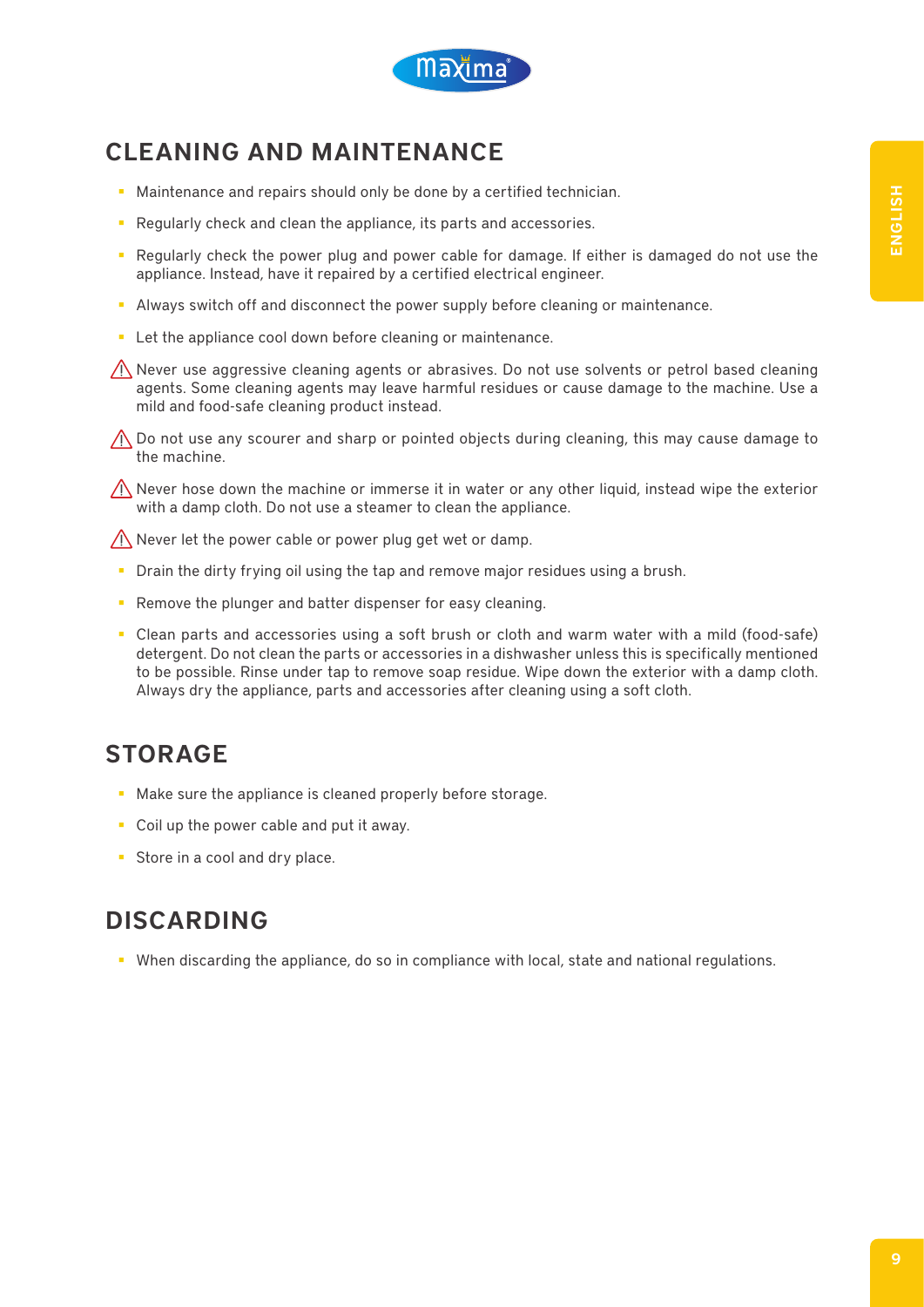

## GUARANTEE

Thank you for using our products. Our company applies the terms as set out in our "Algemene Voorwaarden" and will provide service when you can provide a valid purchase invoice.

We provide a 12-month warranty from the date of purchase. During the warranty period, our company is responsible to deliver spare parts in case of; material defects, manufacturing defects or quality issues. However, only with correct use and use of original parts.

The following is not covered by warranty:

- **1** Damage due to transportation or incorrect installation and connection.
- **2** Component damage caused by incorrect electrical or water connection.
- **3** Damage as a result of disassembly and/or modifications to the original machine without prior permission.
- **4** Damage as a result of misuse, poor cleaning or improper maintenance.
- **5** Damage as a result of fire, collapse, lightning strikes, flooding, power surges, vermin and other similar events.
- **6** Failure to read or follow the user manual.
- **7** Consumables and wearing parts.
- **8** An altered invoice or no invoice.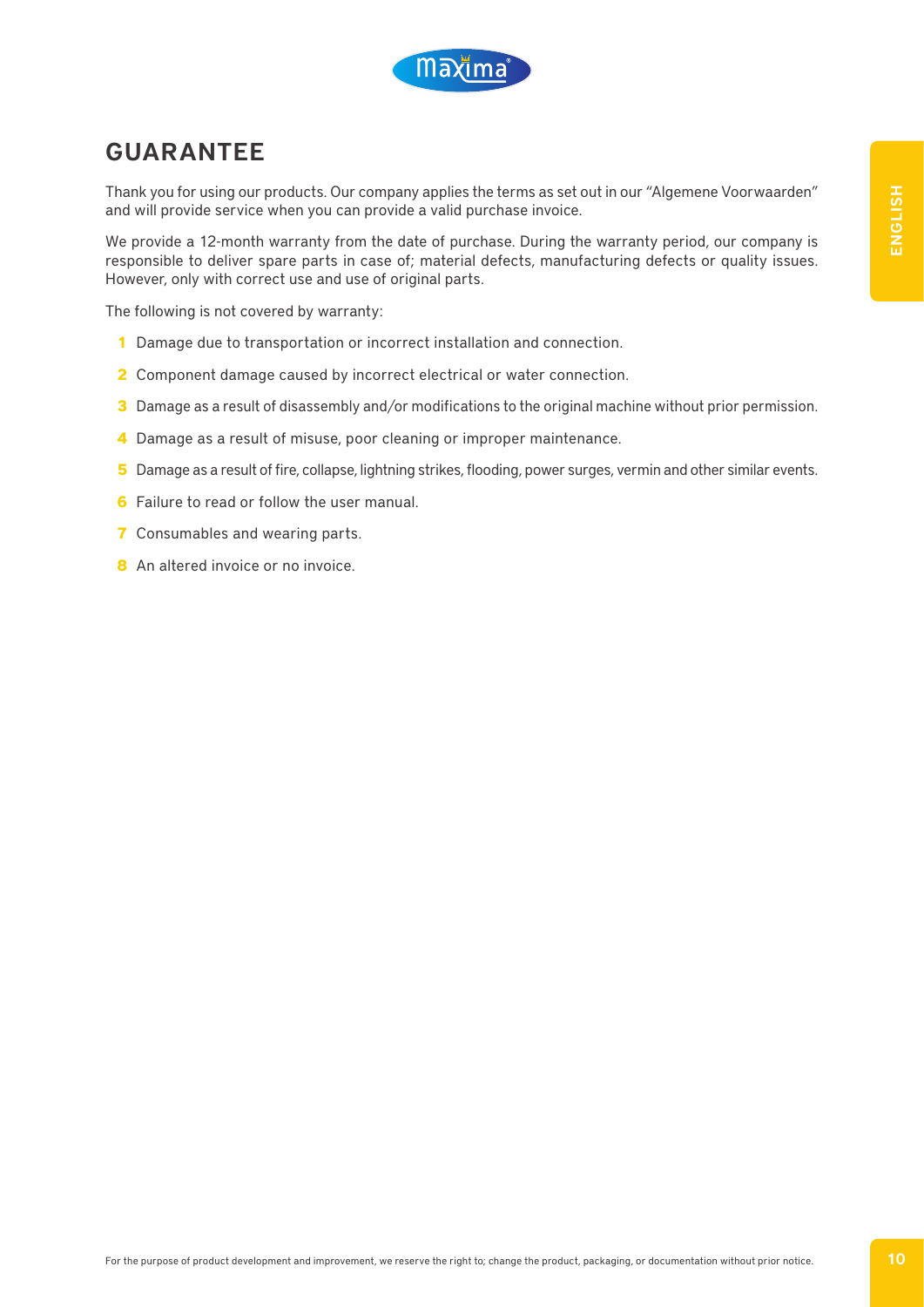

# **INHOUDSOPGAVE**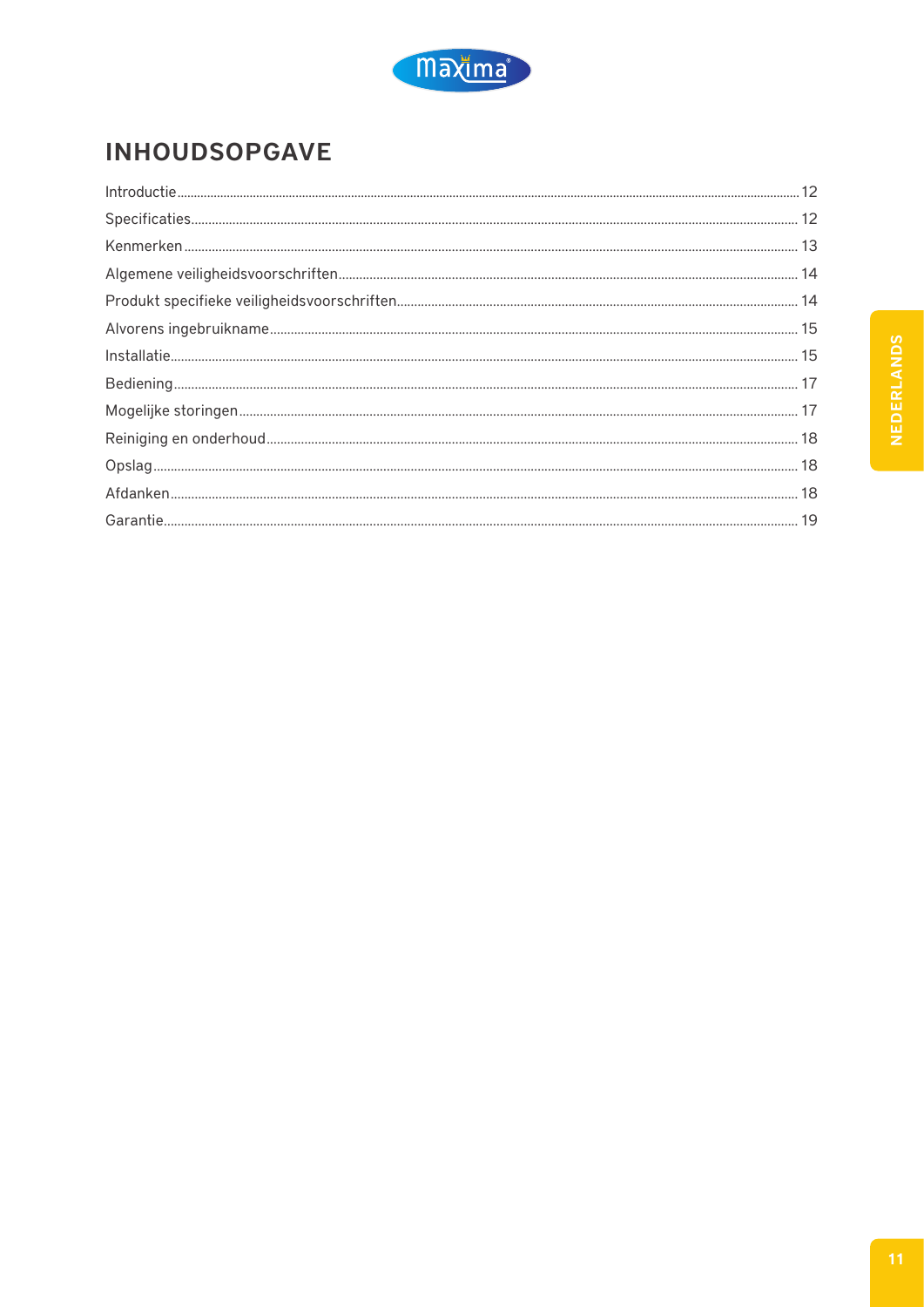

# INTRODUCTIE

Bedankt voor het aanschaffen van dit Maxima product. Deze instructies dienen volledig gelezen te worden voordat u dit product gaat installeren of gebruiken. Op deze manier kunt u optimaal en veilig van dit product gebruik maken.

Alle Maxima producten worden met grote zorgvuldigheid gefabriceerd en zijn CE gecertificeerd. Onze producten voldoen hierdoor, onder andere op het gebied van veiligheid, gezondheid en milieu, aan de wettelijke eisen binnen de Europese Unie. Daarnaast worden onze producten voor verzending getest en geïnspecteerd om productkwaliteit en -veiligheid te kunnen waarborgen.

Bij Maxima zijn wij erg trots op onze producten en zijn volledig gecommitteerd om u van de beste producten en service te voorzien. Uw tevredenheid is onze eerste prioriteit.

We vertrouwen erop dat u dit product met plezier zult gebruiken en bedanken u voor uw keuze in Maxima Kitchen Equipment als uw leverancier. We hopen dat u Maxima zult overwegen voor uw toekomstige aankopen.

### SPECIFICATIES

#### Product: MAXIMA AUTOMATIC DONUT MACHINE

| Model    | Afmetingen<br>(mm)     | Gewicht<br>(kg) | Vermogen<br>(kW) | <b>Aansluitwaarde</b>  |
|----------|------------------------|-----------------|------------------|------------------------|
| 09374000 | H650 x B1100<br>x D400 | 35.0            | 3.0              | 230V / 50Hz<br>1 Phase |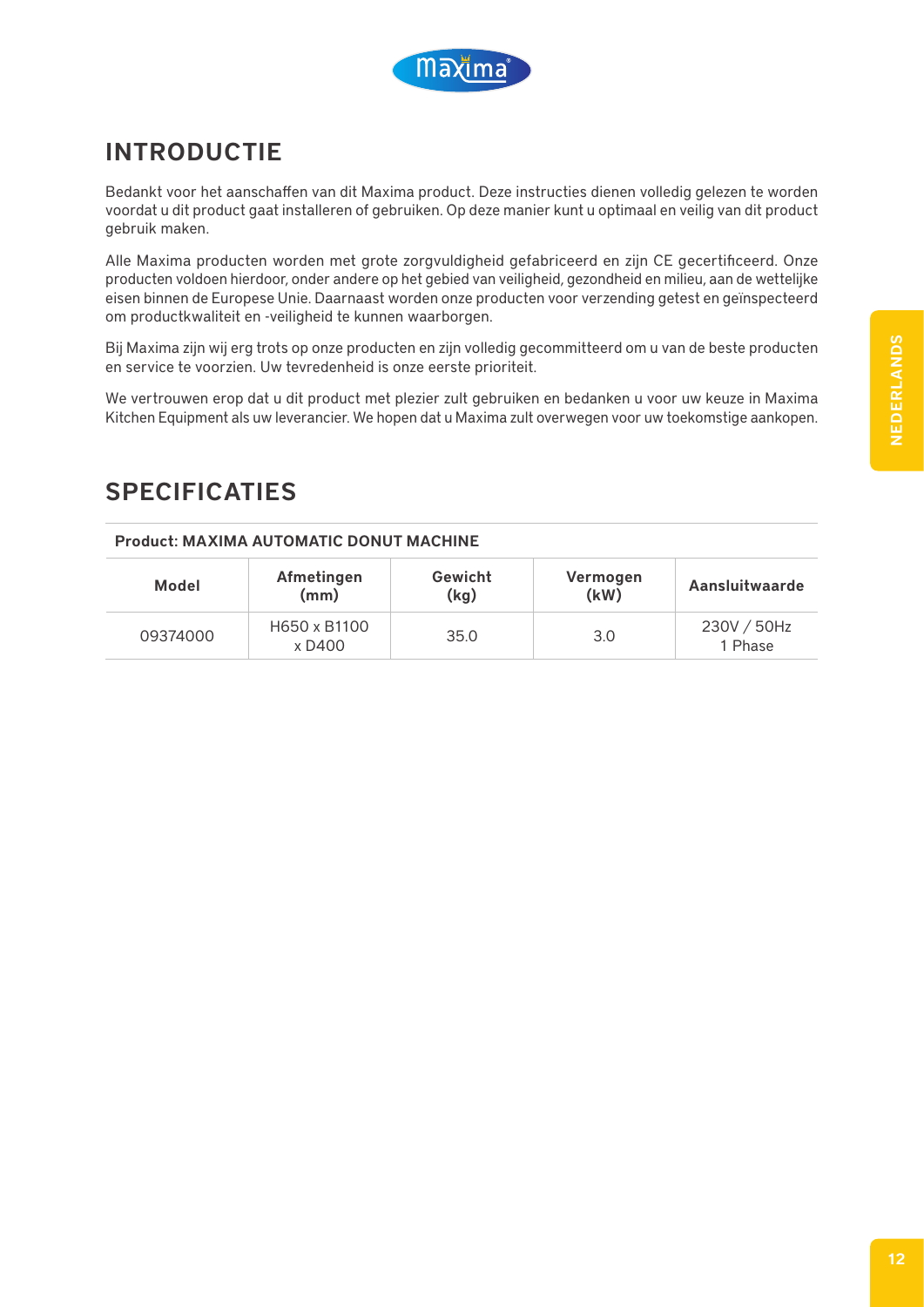



#### KENMERKEN

A Temperatuurregelaar Draai om de temperatuur aan te passen

B Uitgifte Schakelaar Activeert de uitgifte van het beslag.

#### C AAN/UIT Schakelaar

Gebruik om het apparaat te activeren/deactiveren.

#### D POWER Indicator

Actief wanneer de machine op het stroomnet aangesloten.

E Verwarming Indicator Actief wanneer machine bezig is met opwarmen.

F Uitgifte Indicator Actief wanneer uitgifte geactiveerd is.

G Productie teller Geeft het geproduceerde aantal weer.

H Timer Draai om de tijd in te stellen.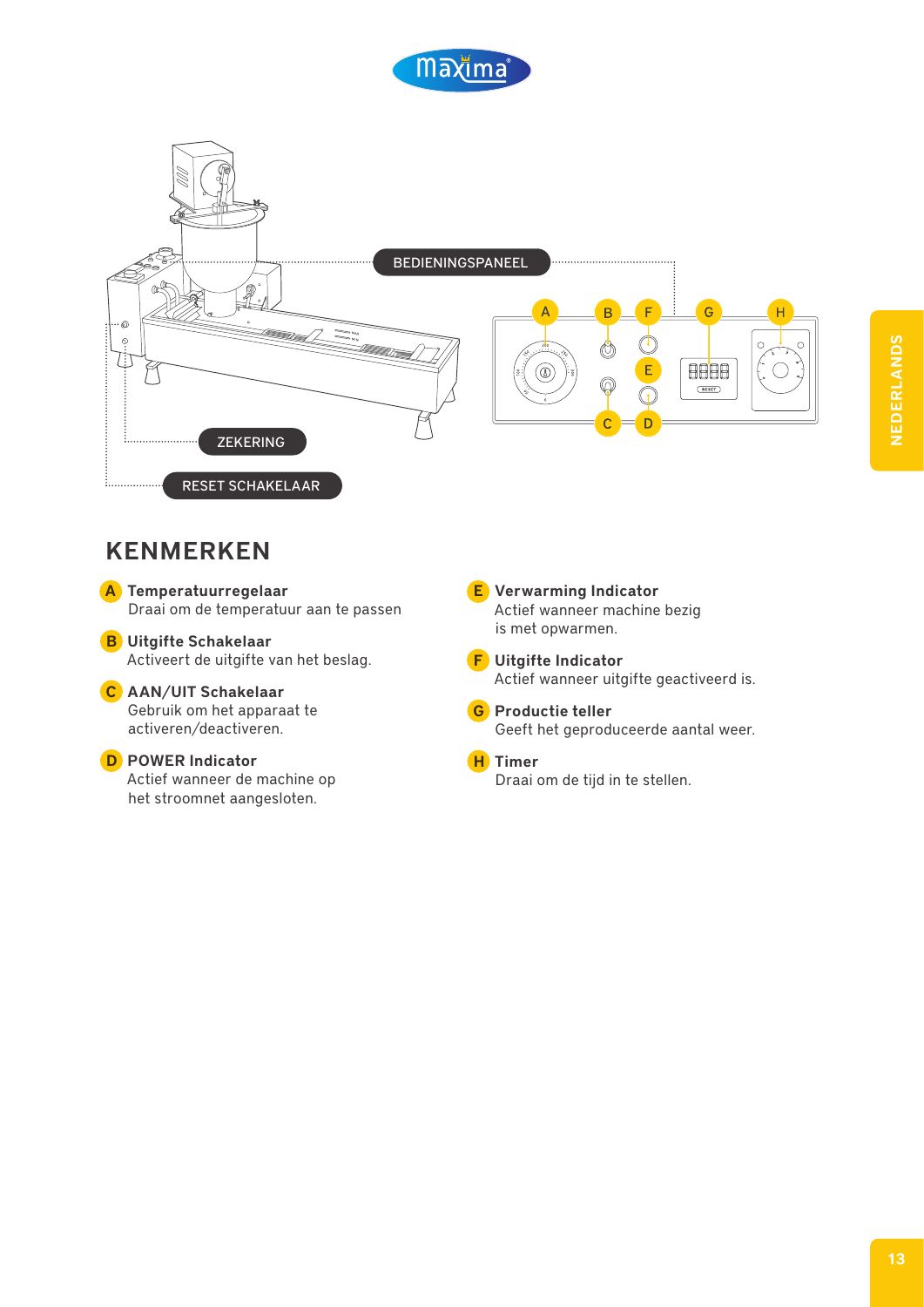

# ALGEMENE VEILIGHEIDSVOORSCHRIFTEN

Deze machine mag alleen worden gebruikt voor het beoogde doel en waarvoor het is ontworpen. De fabrikant en leverancier aanvaarden geen enkele aansprakelijkheid voor schade als gevolg van onjuiste bediening en oneigenlijk gebruik.

- Dit is een commercieel product en mag alleen worden gebruikt door een getrainde professional, die deze handleiding heeft gelezen en volledig begrijpt. Het mag niet (zonder toezicht) worden gebruikt door kinderen, of personen met een verminderd fysiek, sensorisch of mentaal vermogen.
- Dit apparaat is alleen bedoeld voor gebruik binnenshuis.

 $\bigwedge$  Houd de machine en de stekker uit de buurt van water en andere vloeistoffen. Als een van beide wordt blootgesteld aan een vloeistof, sluit dan onmiddellijk de stroomtoevoer af en laat de machine controleren door een gediplomeerd technicus. Het niet opvolgen van deze instructies kan een elektrische schok of zelfs de dood veroorzaken.

- Gebruik de machine niet nadat deze is gevallen of op een andere manier is beschadigd. Laat het controleren en repareren door een gediplomeerd technicus.
- Verplaats het apparaat nooit terwijl deze in gebruik is en probeer de machine nooit te verplaatsen of te vervoeren aan het netsnoer.
- **Plaats of verplaats de machine niet op zijn kant, ondersteboven of gekanteld (meer dan 45°).**

Probeer de behuizing van de machine niet zo maar te openen of de machine zelf te repareren (tenzij aangegeven). Dit kan de garantie ongeldig maken of gevaarlijke situaties veroorzaken.

- Steek geen voorwerpen in de behuizing of openingen van de machine.
- Gebruik geen extra apparaten of accessoires die niet bij de machine zijn meegeleverd.
- **Houd uw handen en andere lichaamsdelen uit de buurt van de bewegende delen van de machine** terwijl deze operationeel is.
- Houd de machine altijd in de gaten tijdens gebruik.
- Houd al het verpakkingsmateriaal uit de buurt van kinderen en voer het verpakkingsmateriaal af in overeenstemming met de lokale, provinciale en nationale voorschriften.
- **Voorkom overbelasting van de machine.**
- De elektrische installatie moet voldoen aan de geldende lokale, provinciale en nationale voorschriften.
- Schakel de machine uit voordat u de stekker uit het stopcontact trekt.
- Schakel altijd de stroomtoevoer uit wanneer het apparaat niet wordt gebruikt. Om de stekker uit het stopcontact te trekken, trek dan altijd aan de stekker en niet aan de kabel.
- Raak de stekker niet aan met natte of vochtige handen.
- Houd de stroomkabel op een veilige afstand van de machine en bedek de kabel niet. Zorg er ook voor dat het netsnoer niet in contact komt met scherpe of hete voorwerpen en houd het uit de buurt van open vuur.

 $\bigwedge$  Zolang de stekker in het stopcontact zit, staat de machine onder netspanning.

#### PRODUCTSPECIFIEKE VEILIGHEIDSVOORSCHRIFTEN

Deze machine mag alleen worden gebruikt voor: het maken van donuts.

 $\sqrt{N}$  Dit apparaat wordt heet tijdens het gebruik, wees voorzichtig. Verwijderd houden van brandbare materialen, vloeistoffen en gassen.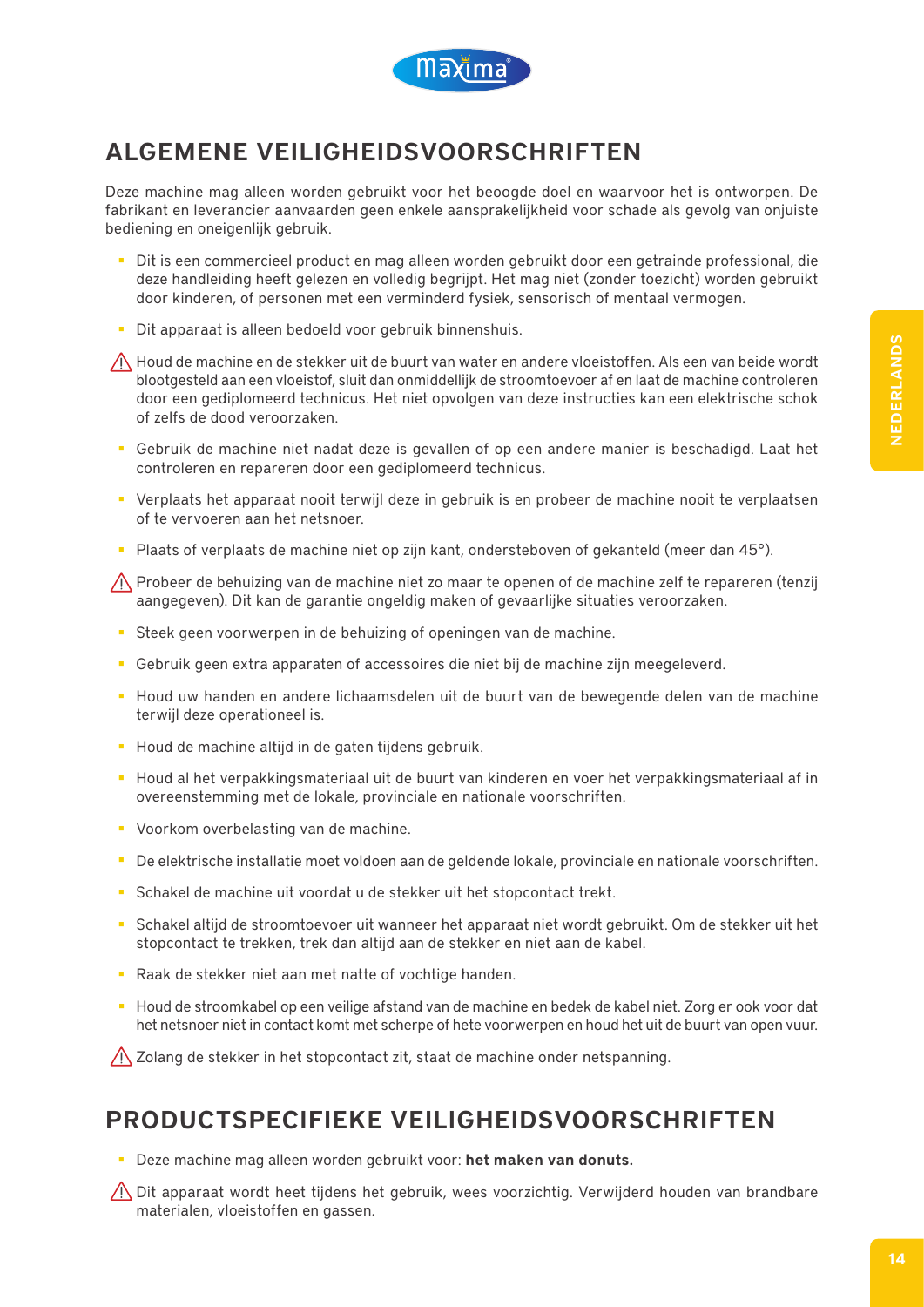

# ALVORENS INGEBRUIKNAME

- Controleer of het apparaat niet beschadigd is. Neem in geval van beschadiging onmiddellijk contact op met uw leverancier en gebruik het apparaat niet. Bewaar al het verpakkingsmateriaal indien de machine geïnspecteerd of retour gestuurd moet worden.
- Verwijder alle beschermende folies van het apparaat (indien van toepassing).
- Lees aandachtig deze gebruikshandleiding voordat u de machine in gebruik neemt. Heeft u nog vragen, neem dan contact op met uw leverancier.
- Als uw machine met een standaard stekker geleverd wordt kan u deze in het stopcontact steken. Controleer alvorens of het voltage gelijkwaardig is. Als uw machine enkel met snoer en zonder stekker geleverd wordt dient u dit door een gediplomeerd elektricien te laten monteren.
- U wordt geadviseerd het apparaat te reinigen alvorens ingebruikname (zie hoofdstuk "Reiniging & Onderhoud").

### INSTALLATIE

- **1** Plaats het apparaat op een vlakke en stabiele ondergrond.
- **2** Kies een plek uit die niet in direct zonlicht staat of dichtbij een warmtebron zoals bijvoorbeeld een kookstel, oven of radiator.
- **3** Zorg voor genoeg ruimte (10cm) om het apparaat heen, voor gemakkelijke toegang, reiniging en ventilatie.
- **4** Plaats het apparaat zodanig dat de stekker te allen tijde bereikbaar is.
- **5** Plaats de draagstang in de daarvoor bestemde beugel en zet deze vast met de twee bouten.
- **6** Monteer de transmissiekast bovenop de stang en draai de bouten vast.
- **7** Plaats, afhankelijk van de gewenste maat, één van de mallen in de uitgang van de beslagkom en bevestig met de bouten. Bevestig vervolgens ook de bijbehorende schijf aan het uiteinde van de plunjer.
- **8** Bevestig de beslagkom aan de draagarm en draai de vleugelmoeren vast. Zorg ervoor dat deze goed gecentreerd is.
- **9** Monteer de plunjer in de daarvoor bestemde geleider (in het midden van de draagarm). Beweeg de plunjer op en neer om te controleren dat deze de uitgang goed afsluit en weer opent.
- **10** Bevestig de krukas aan de plunjer.
- **11** Sluit alle benodigde draden en kabels aan.
- **12** Steek de stekker in een geaard en overeenkomstig stopcontact.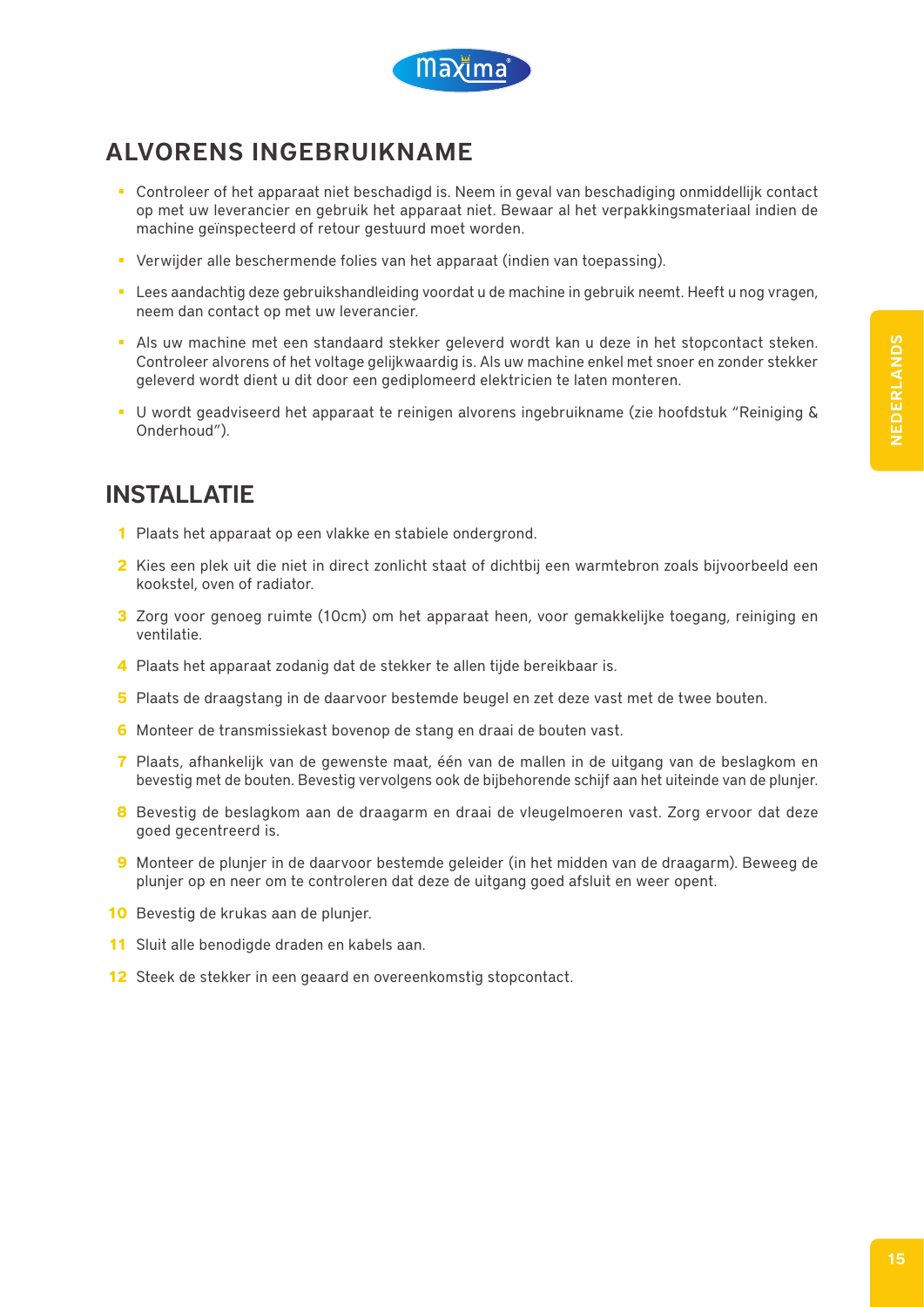

















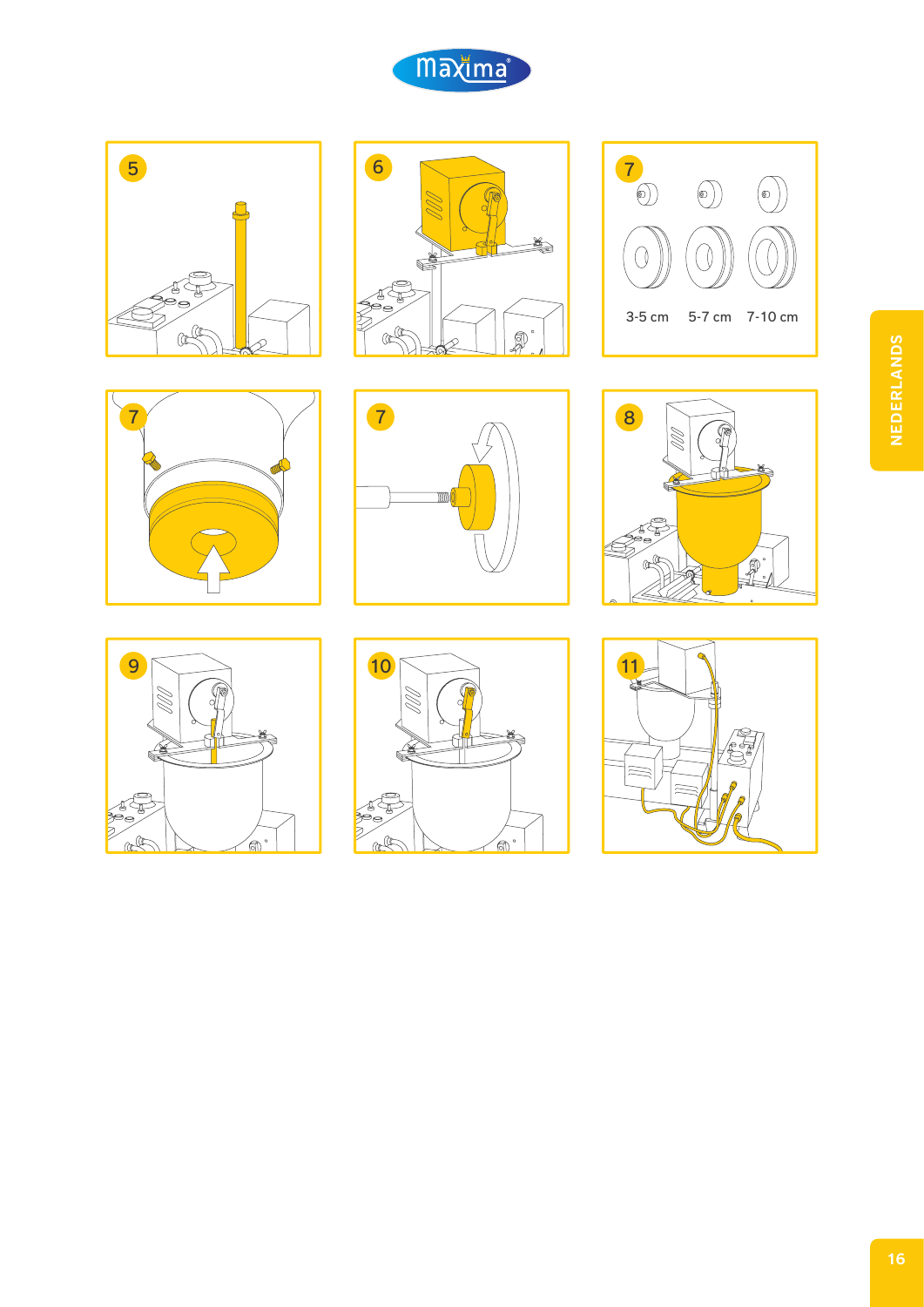

### BEDIENING

- **1** Controleer of alle onderdelen correct zijn gemonteerd.
- **2** Vul het oliereservoir met voldoende frituurolie. Houd het oliepeil altijd tussen MIN/MAX.
- **3** Activeer het apparaat met de AAN/UIT-schakelaar.
- **4** Stel de gewenste temperatuur in met de thermostaatknop (verwarmingsindicator geactiveerd). Wacht vervolgens tot de ingestelde temperatuur is bereikt (verwarmingsindicatie gedeactiveerd).
- **5** Voeg het beslag toe aan de beslagkom
- **6** Stel de gewenste bereidingstijd in.
- **7** Reset de productieteller (indien gewenst).
- **8** Plaats een bak aan het einde van het apparaat om de donuts op te vangen wanneer ze worden uitgeworpen.
- **9** Activeer de beslag uitgifte met de "Drop Donut" schakelaar.
- **10** Draai na gebruiku de thermostaatknop terug naar 0 en deactiveer alle functies.
- **11** Maak het apparaat na gebruik schoon (zie hoofdstuk "Reiniging en onderhoud").
- **12** Schakel het apparaat altijd uit en trek de stekker uit het stopcontact als u het apparaat langere tijd niet gebruikt.

# MOGELIJKE STORINGEN

Het volgende overzicht geeft u beter inzicht in mogelijke storingen. Echter, het apparaat dient alleen open gemaakt of gerepareerd te worden door een gediplomeerd vakman. Neem bij twijfel contact op met uw leverancier.

| Probleem                                  | Mogelijke Oorzaak                                                                                            | <b>Mogelijke Oplossing</b>                                                                                                                                                                          |  |
|-------------------------------------------|--------------------------------------------------------------------------------------------------------------|-----------------------------------------------------------------------------------------------------------------------------------------------------------------------------------------------------|--|
| Het apparaat werkt niet.                  | Het apparaat is uitgeschakelt.<br>п<br>De stroomtoevoer is onderbroken.<br>п<br>Het voltage is onjuist.<br>п | Schakel het apparaat in.<br>$\blacktriangleright$<br>Controleer de stroomtoevoer, steek de<br>$\blacktriangleright$<br>stekker in het stopcontact.<br>Gebruik een geschikte stroomaansluiting.<br>▶ |  |
|                                           | Onbekend probleem.                                                                                           | Neem contact op met uw leverancier.<br>▶                                                                                                                                                            |  |
| Het apparaat wordt niet<br>warm.          | Temperatuur te laag ingesteld.<br>Thermostaat defect.<br>п<br>Verwarmingselement defect.                     | Wijzig instellingen.<br>▶<br>Vervang onderdeel.<br>▶<br>Vervang onderdeel.                                                                                                                          |  |
| Temperatuur kan niet<br>worden gewijzigd. | Thermostaat defect.                                                                                          | Vervang onderdeel.                                                                                                                                                                                  |  |
| De donuts zijn niet naar<br>wens.         | Beslag te dik/vloeibaar.<br>Plunjer niet goed gecentreerd.<br>Verkeerde bereidingstijd<br>geselecteerd.      | Wijzig dikte van het beslag.<br>▶<br>Monteer plunjer/beslagkom correct.<br>▶<br>Wijzig bereidingstijd.<br>▶                                                                                         |  |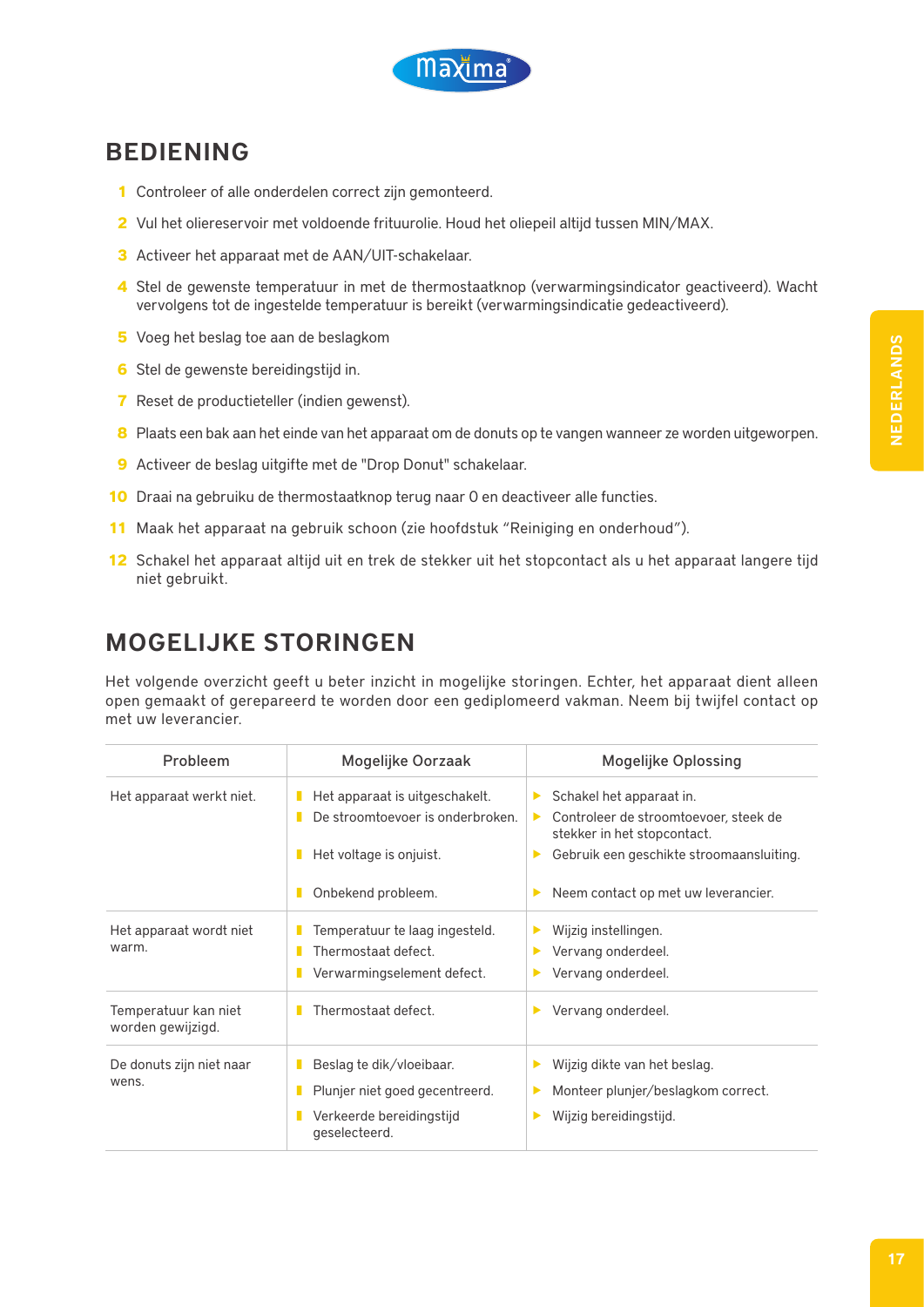

# REINIGING EN ONDERHOUD

- **Onderhoud en reparaties dienen alleen uigevoerd te worden door een gediplomeerd vakman.**
- **Controleer en reinig het apparaat, de kabels/slangen en accesoires regelmatig.**
- Controleer regelmatig de stekker en voedingskabel op beschadigingen. Wanneer één hiervan beschadigd is, is het niet toegestaan het apparaat te gebruiken. De kabel en/of stekker dient door een gediplomeerd vakman gerepareerd te worden.
- Voordat u het apparaat gaat reinigen, dan wel ter reparatie stelt, altijd eerst het apparaat uitschakelen en de stekker uit het stopcontact halen.
- Laat het apparaat altijd eerst afkoelen alvorens onderhoud of reiniging
- Gebruik nooit agressieve of bijtende reinigingsmiddelen. Gebruik ook geen oplosmiddel of benzine houdende middelen. Deze reinigingsmiddelen kunnen het apparaat beschadigen of schadelijke residu's achterlaten.

 $\Lambda$  Gebruik geen schuurspons of scherpe objecten tijdens het reinigen. Deze kunnen het apparaat beschadigen.

 $\bigwedge$  Dompel het apparaat nooit in water. Gebruik ook geen hogedrukspuit of directe waterstraal om het apparaat te reinigen. Gebruik ook geen stoomapparaat om de machine te reinigen.

 $\bigwedge$  Laat de stekker of de voedingskabel niet nat of vochtig worden.

- Verwijder de zuiger en de beslagkom voor eenvoudige reiniging.
- Reinig onderdelen en accessoires met een zachte borstel of vochtige doek, warm water en een mild (voedselveilig) reinigingsmiddel. De onderdelen zijn niet geschikt voor in de vaatwasmachine (tenzij anders aangegeven). Gebruik een vochtige doek om de buitenkant van de machine te reinigen. Droog het apparaat altijd na het reinigen, gebruik hiervoor een zachte doek.

# OPSLAG

- Zorg ervoor dat het apparaat op de juiste manier is schoongemaakt voordat u het opslaat.
- Rol het snoer op en stop deze netjes weg.
- Bewaar het apparaat op een droge en koele plaats.

### AFDANKEN

 Wanneer u het apparaat afdankt, doe dit dan in overeenstemming met de lokale, provinciale en nationale voorschriften.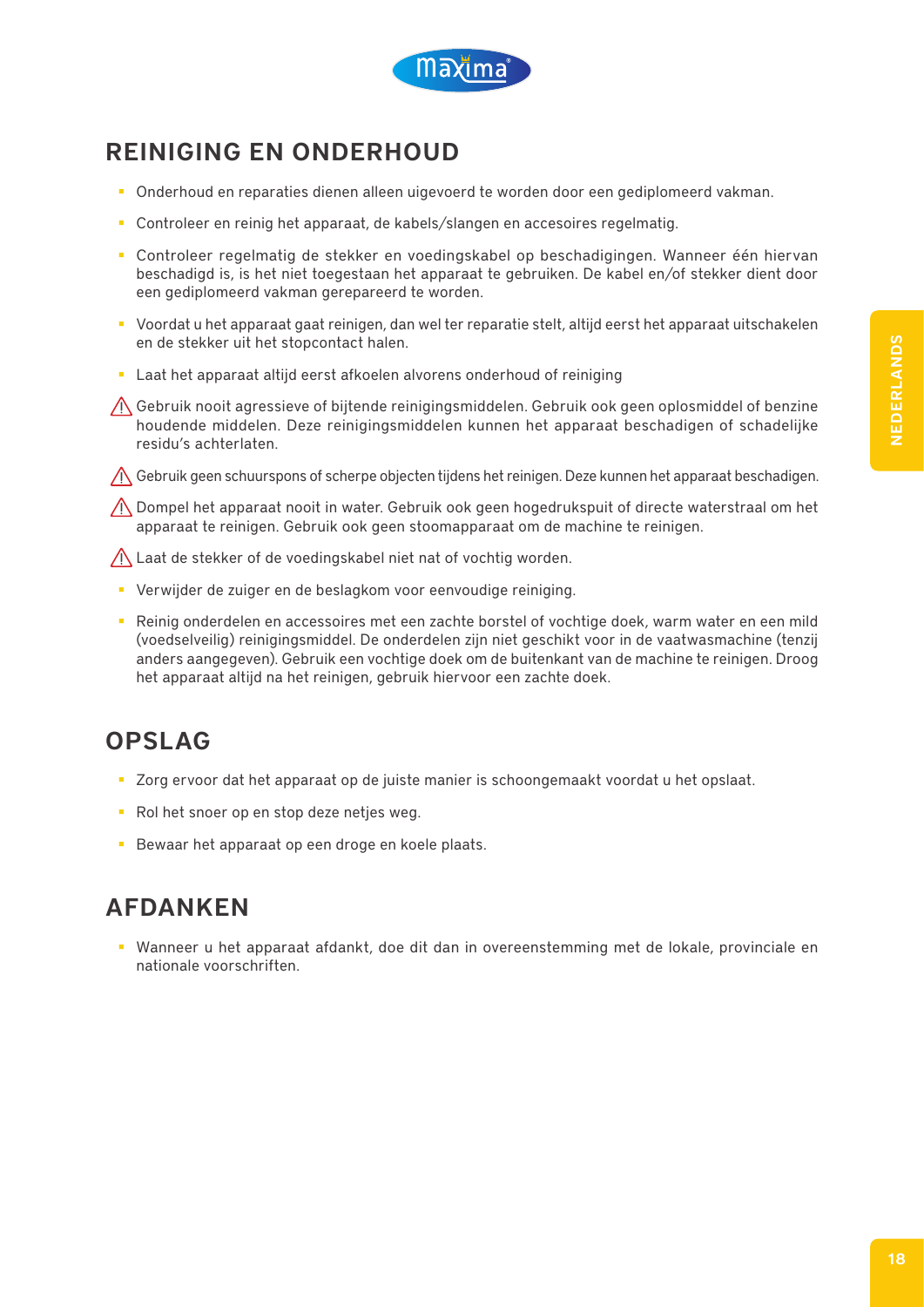

### GARANTIE

Hartelijk bedankt dat u onze producten gebruikt. Ons bedrijf hanteert bepalingen zoals beschreven in onze "Algemene Voorwaarden", en geven u ondersteuning wanneer u een factuur kunt overleggen.

Wij verlenen 12 maanden garantie na aankoopdatum. In de garantieperiode is ons bedrijf verantwoordelijk voor onderdelen onder garantie in geval van materiaalfouten, fabricagefouten of kwaliteitsproblemen. Alleen bij correct gebruik en orginele onderdelen.

De volgende zaken vallen niet onder de garantie:

- **1** Schade als gevolg van transport, installatie of verkeerde aansluitingen.
- **2** Component schade veroorzaakt door verkeerde elektrische- of water aansluiting.
- **3** Schade als gevolg van demontage of aanpassingen aan de orginele machine, zonder toestemming.
- **4** Schade als gevolg van verkeerd gebruik, slechte reiniging of ondeskundig onderhoud.
- **5** Schade als gevolg van brand, instorting, blikseminslag, wateroverlast, spanningspieken, ongedierte en andere vergelijkbare gebeurtenissen.
- **6** Het niet lezen of volgen van de gebruikershandleiding.
- **7** Verbruiksonderdelen en aan slijtage onderhevige onderdelen.
- **8** Aangepaste factuur of ontbreken van een factuur.